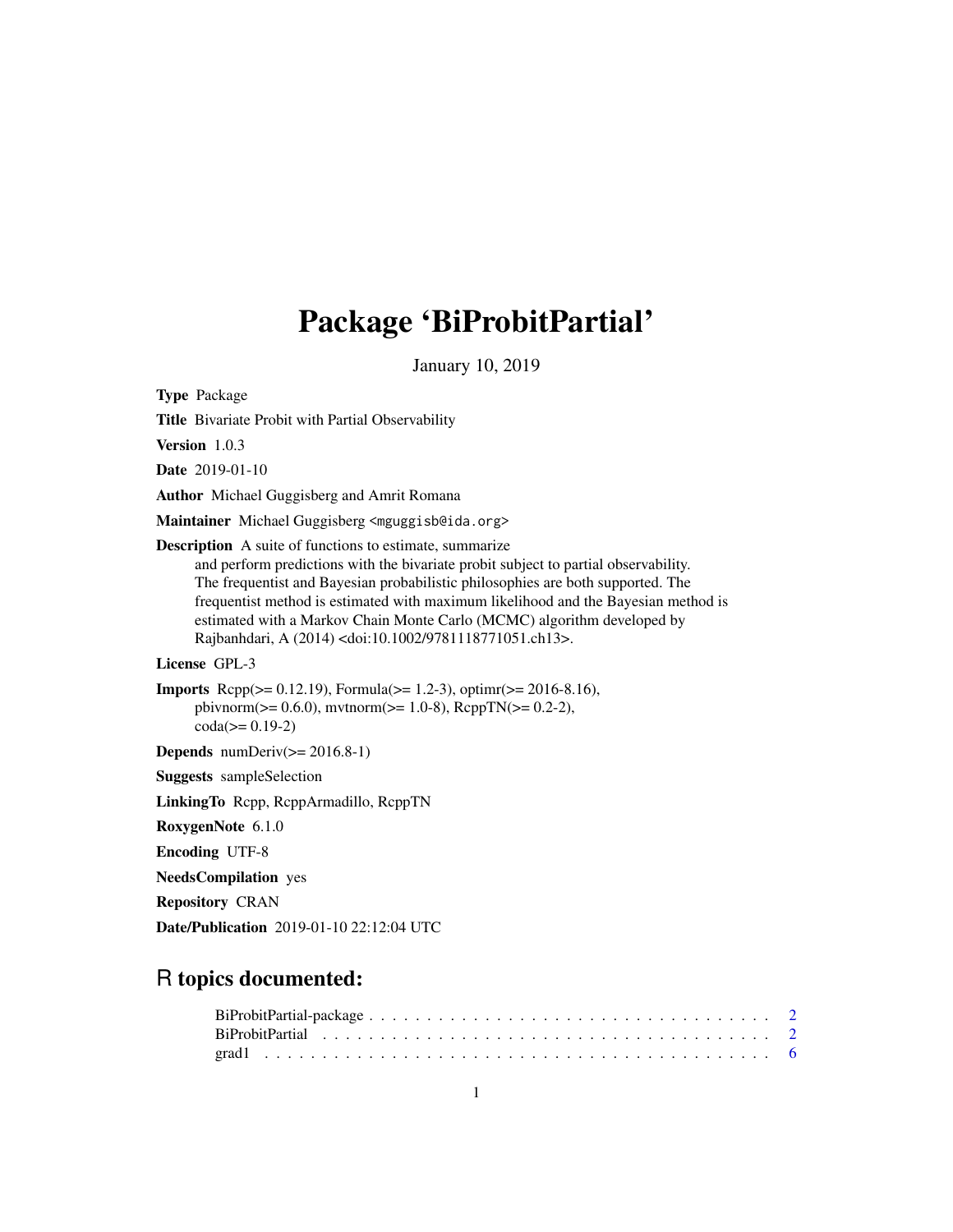## <span id="page-1-0"></span>2 **BiProbitPartial**

| Index |  |  |  |  |  |  |  |  |  |  |  |  |  |  |  | 14 |
|-------|--|--|--|--|--|--|--|--|--|--|--|--|--|--|--|----|
|       |  |  |  |  |  |  |  |  |  |  |  |  |  |  |  |    |
|       |  |  |  |  |  |  |  |  |  |  |  |  |  |  |  |    |
|       |  |  |  |  |  |  |  |  |  |  |  |  |  |  |  |    |
|       |  |  |  |  |  |  |  |  |  |  |  |  |  |  |  |    |
|       |  |  |  |  |  |  |  |  |  |  |  |  |  |  |  |    |
|       |  |  |  |  |  |  |  |  |  |  |  |  |  |  |  |    |
|       |  |  |  |  |  |  |  |  |  |  |  |  |  |  |  |    |

## BiProbitPartial-package

*BiProbitPartial: Bivariate Probit with Partial Observability*

### Description

A suite of functions to estimate, summarize and perform predictions with the bivariate probit subject to partial observability. The frequentist and Bayesian probabilistic philosophies are both supported. The frequentist method is estimated with maximum likelihood and the Bayesian method is estimated with a Markov Chain Monte Carlo (MCMC) algorithm developed by Rajbanhdari, A (2014) <doi:10.1002/9781118771051.ch13>.

BiProbitPartial *Bivariate probit with partial observability*

#### **Description**

BiProbitPartial estimates a bivariate probit with partial observability model.

The bivariate probit with partial observability model is defined as follows. Let  $i$  denote the *i*th observation which takes values from 1 to N,  $X_1$  be a covariate matrix of dimension  $N \times k_1$ ,  $X_2$ be a covariate matrix of dimension  $N \times k_2$ ,  $X_{1i}$  be the *i*th row of  $X_1$ ,  $X_{2i}$  be the *i*th row of  $X_2$ ,  $\beta_1$  be a coefficient vector of length  $k_1$  and  $\beta_2$  be a coefficient vector of length  $k_2$ . Define the latent response for stage one to be

$$
y_{1i}^{\star} = X_{1i}\beta_1 + \epsilon_{1i}
$$

and stage two to be

$$
y_{2i}^* = X_{2i}\beta_2 + \epsilon_{2i}.
$$

Note the stages do not need to occur sequentially. Define the outcome of the first stage to be  $y_{1i} = 1$ if  $y_{1i}^* > 0$  and  $y_{1i} = 0$  if  $y_{1i}^* \le 0$ . Define the outcome of the second stage to be  $y_{2i} = 1$  if  $y_{2i}^* > 0$ and  $y_{2i} = 0$  if  $y_{2i} \leq 0$ . The observed outcome is the product of the outcomes from the two stages

$$
z_i = y_{1i}y_{2i}.
$$

The pair  $(\epsilon_{1i}, \epsilon_{2i})$  is distributed independently and identically multivariate normal with means  $E[\epsilon_{1i}] = E[\epsilon_{2i}] = 0$ , variances  $Var[\epsilon_{1i}] = Var[\epsilon_{2i}] = 1$ , and correlation (or equivalently covariance)  $Cov(\epsilon_{1i}, \epsilon_{2i}) = \rho$ . A more general structural representation is presented in Poirier (1980).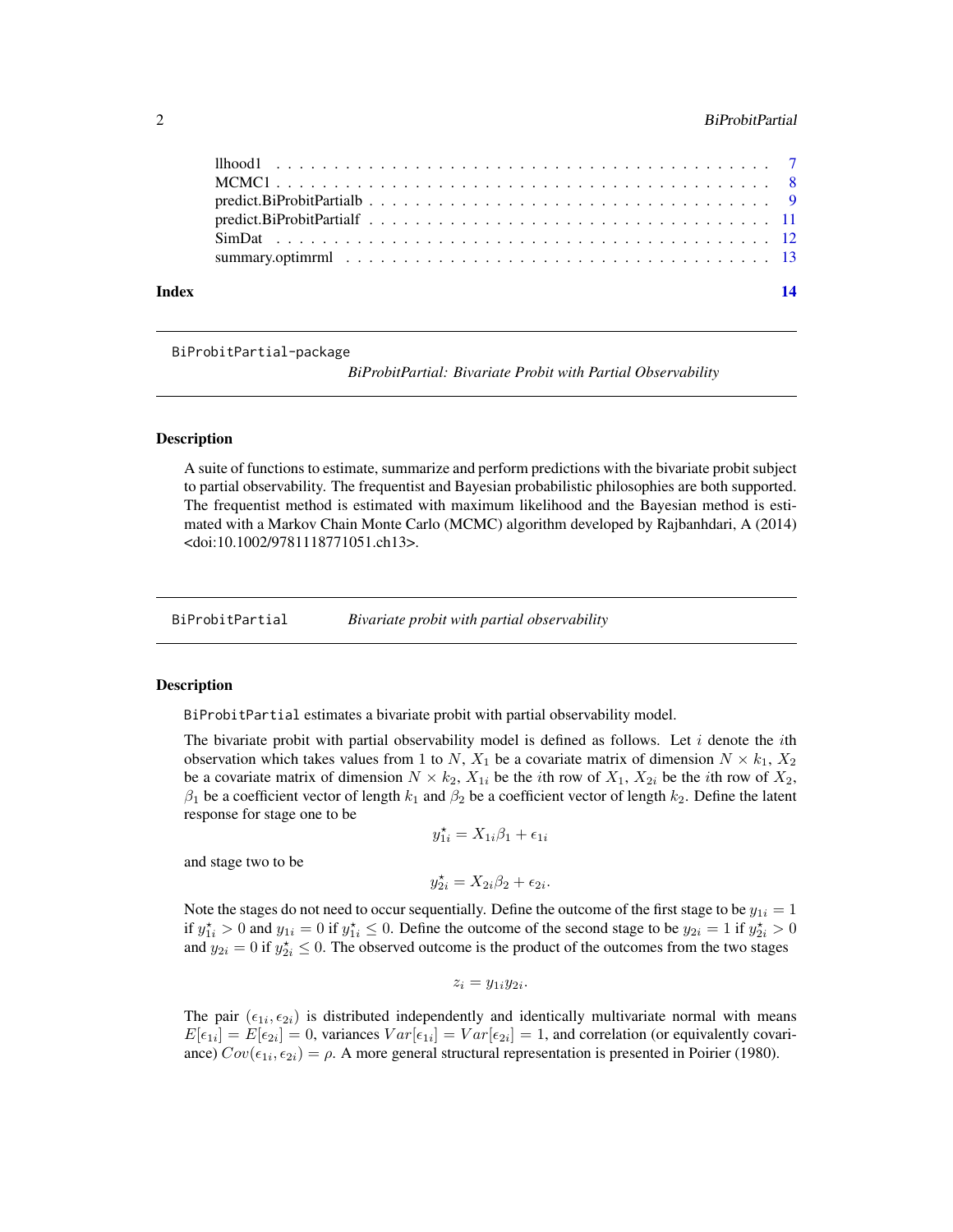## <span id="page-2-0"></span>BiProbitPartial 3

The model can be estimated by Bayesian Markov Chain Monte Carlo (MCMC) or frequentist maximum likelihood methods. The correlation parameter  $\rho$  can be estimated or fixed. The MCMC algorithm used is a block Gibbs sampler within Metropolis-Hastings scheme developed by Rajbhandari (2014). The default maximum likelihood method is based off the Broyden–Fletcher–Goldfarb–Shanno (BFGS) algorithm. A modification of the algorithm is used to include box constraints for when  $\rho$  is estimated. See [optimr](#page-0-0) for details.

## Usage

```
BiProbitPartial(formula, data, subset, na.action,
 philosophy = "bayesian", control = list()
```
## Arguments

| formula    | an object of class Formula: a symbolic description of the model to be fitted. The<br>details of model specification are given under 'Details'.                                                                                                                                                               |
|------------|--------------------------------------------------------------------------------------------------------------------------------------------------------------------------------------------------------------------------------------------------------------------------------------------------------------|
| data       | an optional data frame, list or environment (or object coercible by as data frame<br>to a data frame) containing the variables in the model. If not found in data,<br>the variables are taken from environment (formula), typically the environment<br>from which BiProbitPartial is called.                 |
| subset     | an optional vector specifying a subset of observations to be used in the fitting<br>process.                                                                                                                                                                                                                 |
| na.action  | a function which indicates what should happen when the data contain NA obser-<br>vations. The default is set by the na. action setting of options, and is na.fail if<br>that is unset. The 'factory-fresh' default is na.omit. Another possible value is<br>NULL, no action. Value na.exclude can be useful. |
| philosophy | a character string indicating the philosophy to be used for estimation. For<br>Bayesian MCMC estimation philosophy = $"$ bayesian" should be used.<br>For frequentist maximum likelihood estimation philosophy = "frequentist"<br>should be used. The default is Bayesian MCMC estimation.                   |
| control    | a list of control parameters. See 'Details'.                                                                                                                                                                                                                                                                 |

## Details

Models for BiProbitPartial are specified symbolically. A typical model has the form response ~ terms1 | terms2 where response is the name of the (numeric binary) response vector and terms1 and terms2 are each a series of terms which specifies a linear predictor for latent response equations 1 and 2. A terms1 specification of the form first + second indicates all the terms in first together with all the terms in second with duplicates removed. A specification of the form first:second indicates the set of terms obtained by taking the interactions of all terms in first with all terms in second. The specification first\*second indicates the cross of first and second. This is the same as first + second + first:second. Likewise for terms2.

A Formula has an implied intercept term for both equations. To remove the intercept from equation 1 use either response  $\sim$  terms1 - 1 | terms2 or response  $\sim$  0 + terms1 | terms2. It is analgous to remove the intercept from the equation 2.

If philosophy = "bayesian" is specified then the model is estimated by MCMC methods based on Rajbhandari (2014). The prior for the parameters in equations 1 and 2 is multivariate normal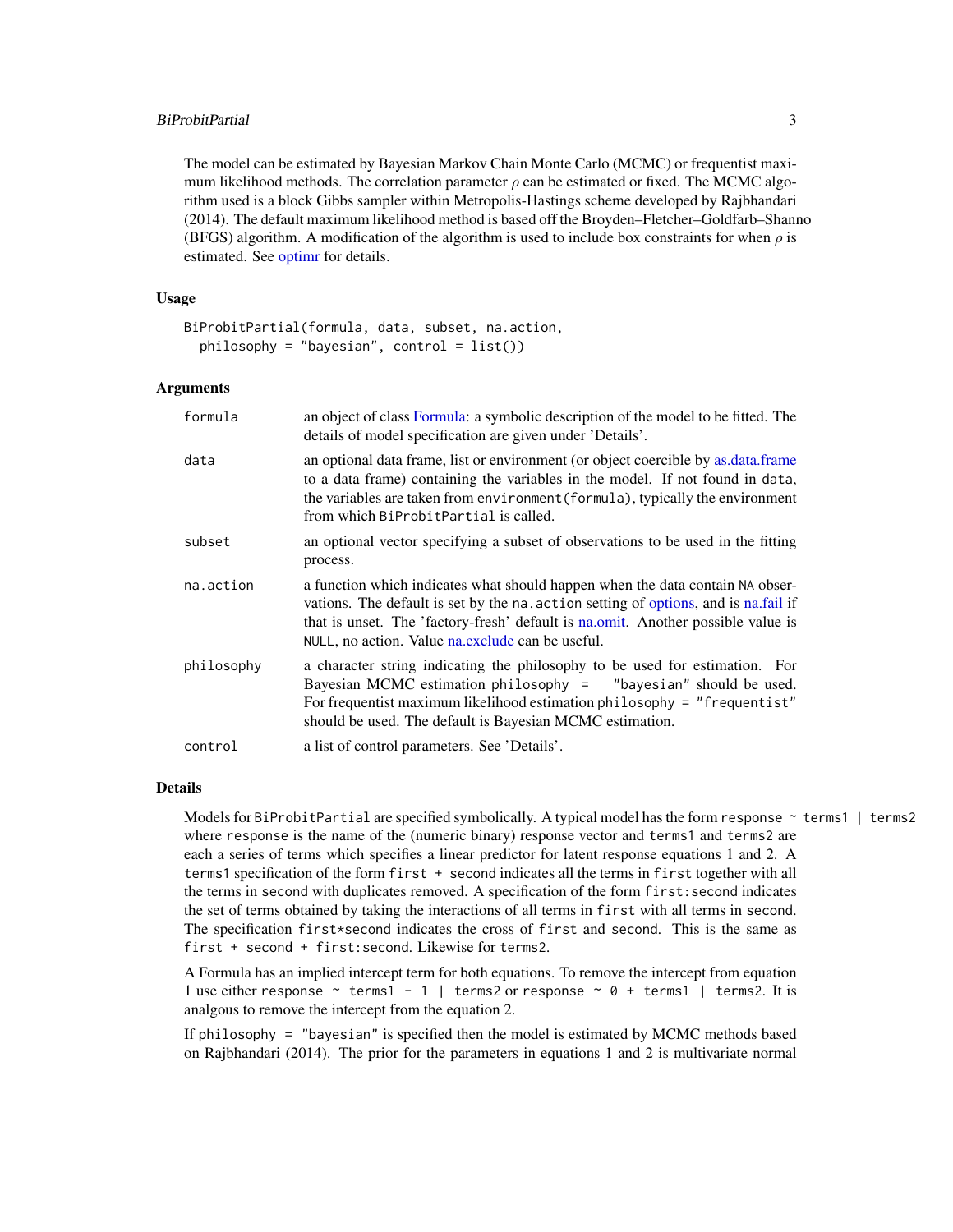with mean beta0 and covariance B0. The prior for  $\rho$  is truncated normal on the interval  $[-1, 1]$  with mean parameter rho $\theta$  and variance parameter  $\nu\theta$  and is assumed to be apriori independent of the parameters in equations 1 and 2.

If philosophy = "frequentist" then the model is estimated by frequentist maximum likelihood using optime from the package optime.

The control argument is a list that can supply the tuning parameters of the Bayesian MCMC estimation and frequentist maximum likelihood estimation algorithms. For frequentist maximum likelihood the control argument is passed directly to control in the function optimr from the package **optimr**. If one wants to specify the method for the function optimr then method must be passed as an element of control. See optime for further details.

The control argument can supply any of the following components for Bayesian MCMC estimation.

- beta Numeric vector or list of nchains elements each a numeric vector supplying starting values for the coefficients in equations 1 and 2. For each vector, the first  $k_1$  values are for the coefficients in the first equation. The second  $k_2$  values are for the coefficients in the second equation. Default is beta = numeric( $k1 + k2$ ), a vector of zeros.
- **rho** Numeric or list of nchains elements each a numeric starting value for  $\rho$ . Default is rho = 0.
- **fixrho** Logical value to determine if  $\rho$  is estimated. If fixrho = TRUE then  $\rho$  is fixed at value rho. Default is  $f$ ixrho = FALSE.
- S Number of MCMC iterations. Default is S = 1000. For philosophy = "bayesian" only.
- burn Number of initial pre-thinning MCMC iterations to remove after estimation. Default is burn = floor( $S/2$ ), the floor of the number of MCMC iterations divided by 2. For philosophy = "bayesian" only.
- thin Positive integer to keep every thin post-burn in MCMC draw and drop all others. Default is thin = 1, keep all post burn-in draws. For philosophy = "bayesian" only.
- seed Positive integer for nchains = 1 or list of nchains elements each a positive integer fixing the seed of the random number generator. Typically used for replication. Default is seed = NULL, no seed. For philosophy = "bayesian" only.
- nchains Positive integer specifying the number of MCMC chains. Default is nchains = 1. For philosophy = "bayesian" only.
- beta0 Numeric vector supplying the prior mean for the coefficients of equations 1 and 2. The first  $k_1$  components are for the coefficients of equation 1. The second  $k_2$  components are for the coefficients of equation 2. Default is beta $0 =$  numeric( k1 + k2), a vector of zeros. For philosophy = "bayesian" only.
- B0 Numeric matrix supplying the prior covariace of the parameters of equations 1 and 2. The first  $k_1$  rows are for the parameters of equation 1. The second  $k_2$  rows are for the parameters of equation 2. Likewise for columns. If unspecified the default is set such that the inverse of B0 is a zero matrix of dimension  $(k_1+k_2)\times(k_1+k_2)$ , a 'flat' prior. For philosophy = "bayesian" only.
- **rho0** Numeric value supplying a prior parameter for  $\rho$  which is the mean of a normal distribution that is truncated to the interval  $[-1, 1]$ . Default is rho $\theta = \emptyset$ . For philosophy = "bayesian" only.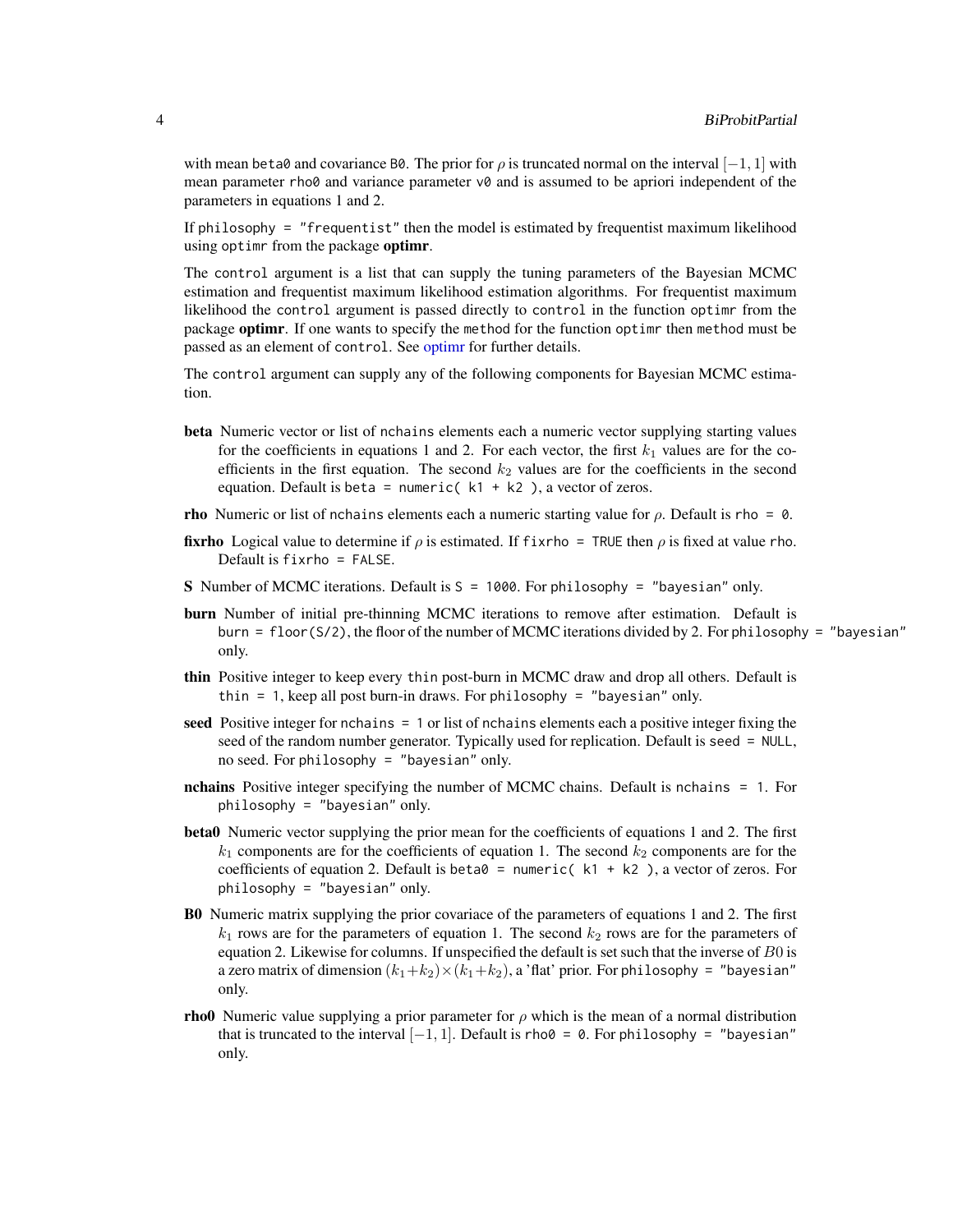- <span id="page-4-0"></span>**v0** Numeric value supplying a prior parameter for  $ρ$  which is the variance of a normal distribution that is truncated to the interval  $[-1, 1]$ . Default is v $\theta = 1$ . For philosophy = "bayesian" only.
- nu Numeric degrees of freedom parameter for setting the degrees of freedom for  $\rho$ 's proposal tdistribution. Default is nu = 10.
- **tauSq** Numeric scaling parameter for scaling  $\rho$ 's proposal t-distribution. Default is tauSq = 1.
- **P** Determines how aggressive proposal draws for  $\rho$  are. Set to P = 0 normal or P = -1 for aggresive. See Rajbhandari (2014) and for details. Default is  $P = 0$ . For philosophy = "bayesian" only.
- trace Numeric value determining the value of intermediate reporting. A negative value is no reporting, larger positive values provide higher degrees of reporting.

Note: If the Bayesian MCMC chains appear to not be converging and/or frequentist maximum likelihood produces errors with summary, the model may be unidentified. One possible solution is to add regressors to the first equation that are exluded from the second equation or visa-versa. See Poirier (1980) for more details.

#### Value

BiProbitPartial returns an  $S \times (k_1 + k_2 + 1) \times nchains$  array of MCMC draws of primary class mcmc.list and secondary class BiProbitPartialb, if philosophy = "bayesian". Each element in the first dimension represents a MCMC draw. The first  $k_1$  elements in the second dimension are draws for the coefficientss in the first equation. The next  $k_2$  elements of the second dimension are draws for the coefficients in the second equation. The last element of the second dimension are draws for the correlation parameter. The elements of the third dimension are the chains. If  $\rho$  was fixed (fixrho = TRUE) then each draw for the last element in the second dimension is returned as the value it was fixed at (the starting value, rho).

If philosophy = "frequentist" a list equivalent to the output [optimr](#page-0-0) with primary class optimrml and secondary class BiProbitPartialf.

#### Author(s)

BiProbitPartial was written by Michael Guggisberg. The majority of the MCMC estimation was written by Amrit Romana based on Rajbhandari (2014). The development of this package was partially funded by the Institude for Defense Analyses (IDA).

## References

Poirier, Dale J. (1980). "Partial Observability in bivariate probit models" Journal of Econometrics 12, 209-217. (Identification)

Rajbhandari, Ashish (2014). "Identification and MCMC estimation of bivariate probit model with partial observability." Bayesian Inference in Social Sciences (eds I. Jeliazkov and X. Yang). (MCMC algorithm)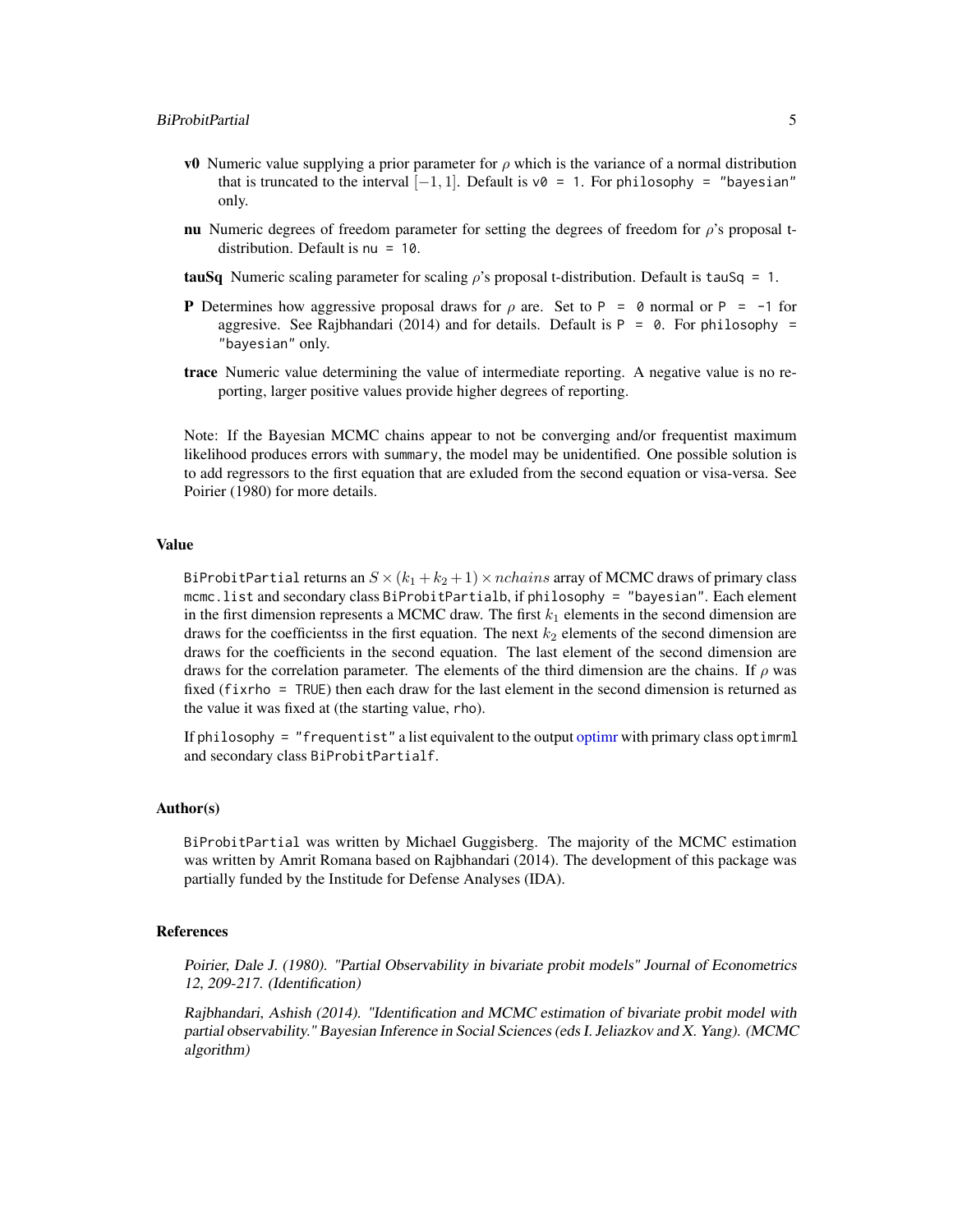## <span id="page-5-0"></span>Examples

```
data('Mroz87',package = 'sampleSelection')
Mroz87$Z = Mroz87$lfp*(Mroz87$wage >= 5)f1 = BiProbitPartial(Z \sim educ + age + kids5 + kids618 + nwifeinc | educ + exper + city,
     data = Mroz87, philosophy = "frequentist")
summary(f1)
# Use the estimates from the frequenist philosophy as starting values
b1 = BiProbability2 - educ + age + kids5 + kids618 + mwfeinc | educ + exper + city,data = Mroz87, philosophy = "bayesian",
    control = list(beta = f1$par[1:(length(f1$par)-1)], rho = tail(f1$par,1)))
summary(b1)
## Not run: #The example used in the package sampleSelection is likely unidentified for
this model
f2 = BiprobitPartial(Z \sim educ + age + kids5 + kids618 + nwifeinc | educ,data = Mroz87, philosophy = "frequentist") #crashes
summary(f2) #crashes (f2 non-existent)
# Bayesian methods typically still work for unidentified models
b2 = BiProbabilityPartial(Z \sim educ + age + kids5 + kids618 + nwifier | educ,data = Mroz87, philosophy = "bayesian",
    control = list(beta = f1$par[1:(length(f1$par)-3)], rho = tail(f1$par,1)))
summary(b2)
## End(Not run)
```
grad1 *Gradient of bivariate probit with partial observability*

## Description

Gradient of bivariate probit with partial observability

#### Usage

```
grad1(theta, X1, X2, Z, rho = 0, p = NULL, summed = T, fixrho = F)
```
#### Arguments

| theta | numeric vector of dimension equal to that of the free parameter space |
|-------|-----------------------------------------------------------------------|
| X1    | numeric matrix of covariates for the first equation                   |
| X2    | numeric matrix of covariates for the second equation                  |
| 7     | numeric matrix or column vecotr of response observations              |
| rho   | numeric value for rho if fixed                                        |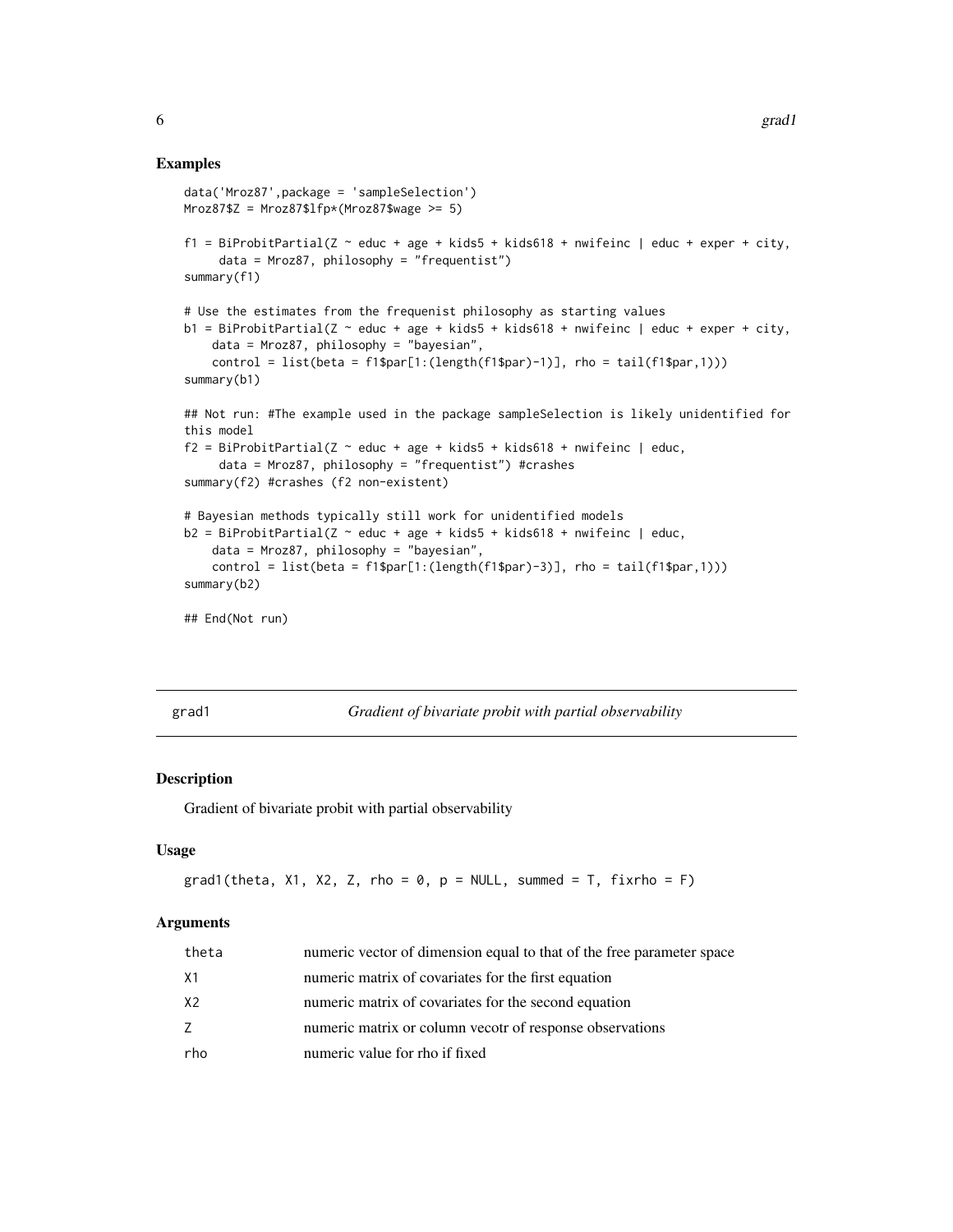#### <span id="page-6-0"></span>llhood1 7

| р      | numeric precomputed probabilities of $Pr(Y1=1, Y2=1)$ |
|--------|-------------------------------------------------------|
| summed | logical if the gradient observations should be summed |
| fixrho | logical if rho should be fixed                        |

## Value

if summed is TRUE then the function returns the numeric column sum of the gradient matrix, else it returns a numeric vector with each entry a value of the gradient vector

llhood1 *log likelihood of bivariate probit with partial observability*

## Description

log likelihood of bivariate probit with partial observability

## Usage

```
llhood1(theta, X1, X2, Z, rho = 0, p = NULL, summed = T,
 fixrho = F)
```
## Arguments

| theta          | numeric vector of dimension equal to that of the free parameter space |
|----------------|-----------------------------------------------------------------------|
| X1             | numeric matrix of covariates for the first equation                   |
| X <sub>2</sub> | numeric matrix of covariates for the second equation                  |
|                | numeric matrix or column vecotr of response observations              |
| rho            | numeric value for rho if fixed                                        |
| р              | numeric precomputed probabilities of $Pr(Y1=1, Y2=1)$                 |
| summed         | logical if the log likelihood observations should be summed           |
| fixrho         | logical if rho should be fixed                                        |

## Value

if summed is TRUE then the function returns the numeric sum of the likelihood vector, else it returns a numeric vector with each entry a value of the likelihood vector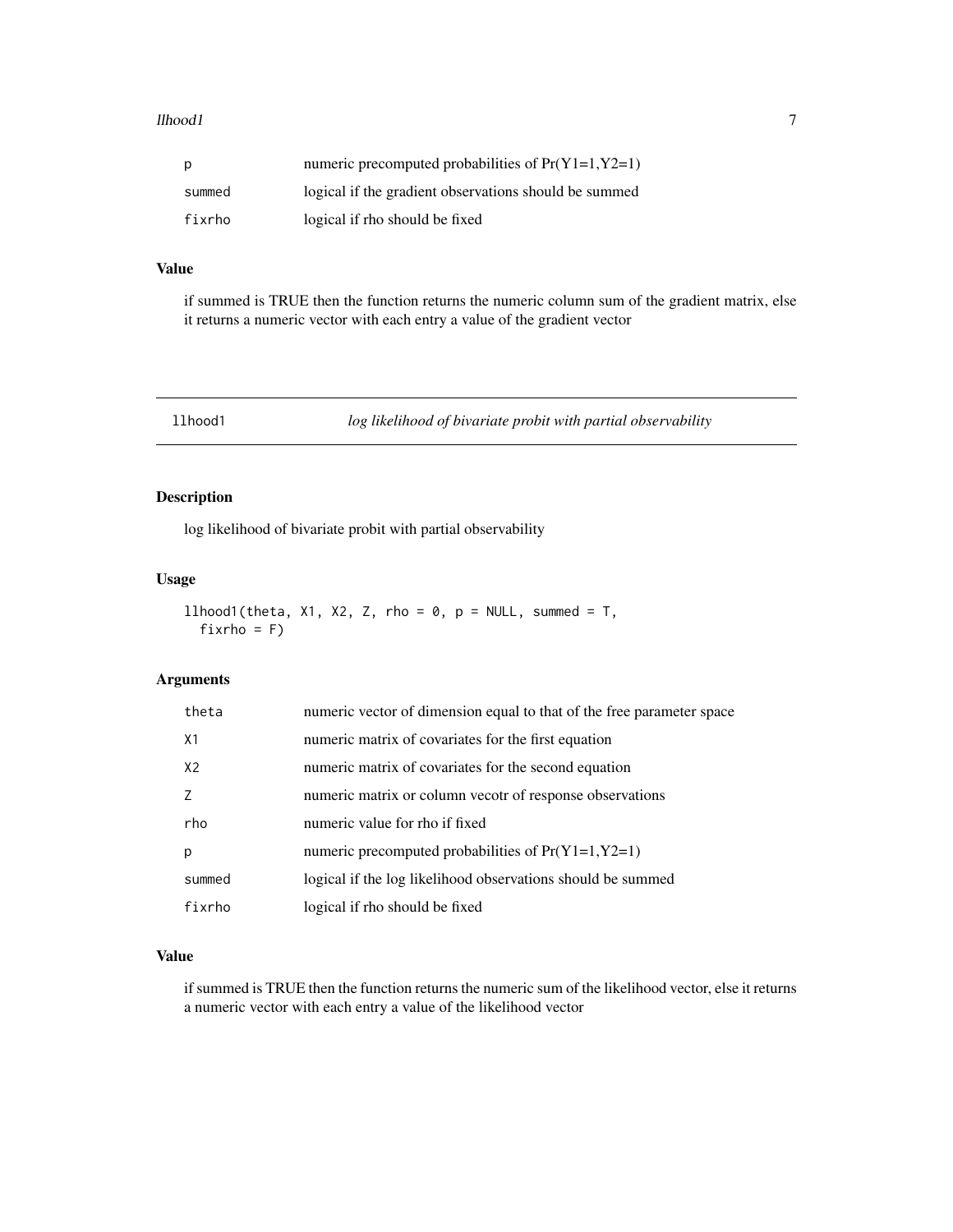<span id="page-7-0"></span>MCMC1 *MCMC algorithm to sample from bivariate probit with partial observability*

## Description

MCMC1() produces MCMC draws from the posterior of the bivariate probit with partial observability. It does not perform input validation. It is reccomended to use BiProbitPartial instead of this function. BiProbitPartial performs input validation and then calls this function if philosophy == "bayesian".

## Usage

```
MCMC1(X1, X2, Z, beta1, beta2, rho, fixrho, S, beta0, B0inv, rho0, v0, nu,
 P, tauSq, seed)
```
## Arguments

| X1             | a matrix of covariates for the first equation              |
|----------------|------------------------------------------------------------|
| X <sub>2</sub> | a matrix of covariates for the second equation             |
| 7              | a matrix of response values                                |
| beta1          | a matrix of starting values for beta1                      |
| beta2          | a matrix of starting values for beta2                      |
| rho            | a numeric starting value for rho                           |
| fixrho         | a logical determining if rho is fixed                      |
| S              | a numeric for the number of MCMC iterations                |
| beta0          | a matrix of the beta prior mean parameter                  |
| B0inv          | a matrix of the inverse of beta prior covariance parameter |
| rho0           | a numeric for the mu prior parameter for rho               |
| v0             | a numeric for the Sigma prior parameter for rho            |
| nu             | a numeric for MCMC tuning parameter 1                      |
| P              | a numeric for MCMC tuning parameter 2                      |
| tauSq          | a numeric for MCMC tuning parameter 3                      |
| seed           | a numeric seed for determining the random draw sequence    |

#### Value

a matrix of MCMC draws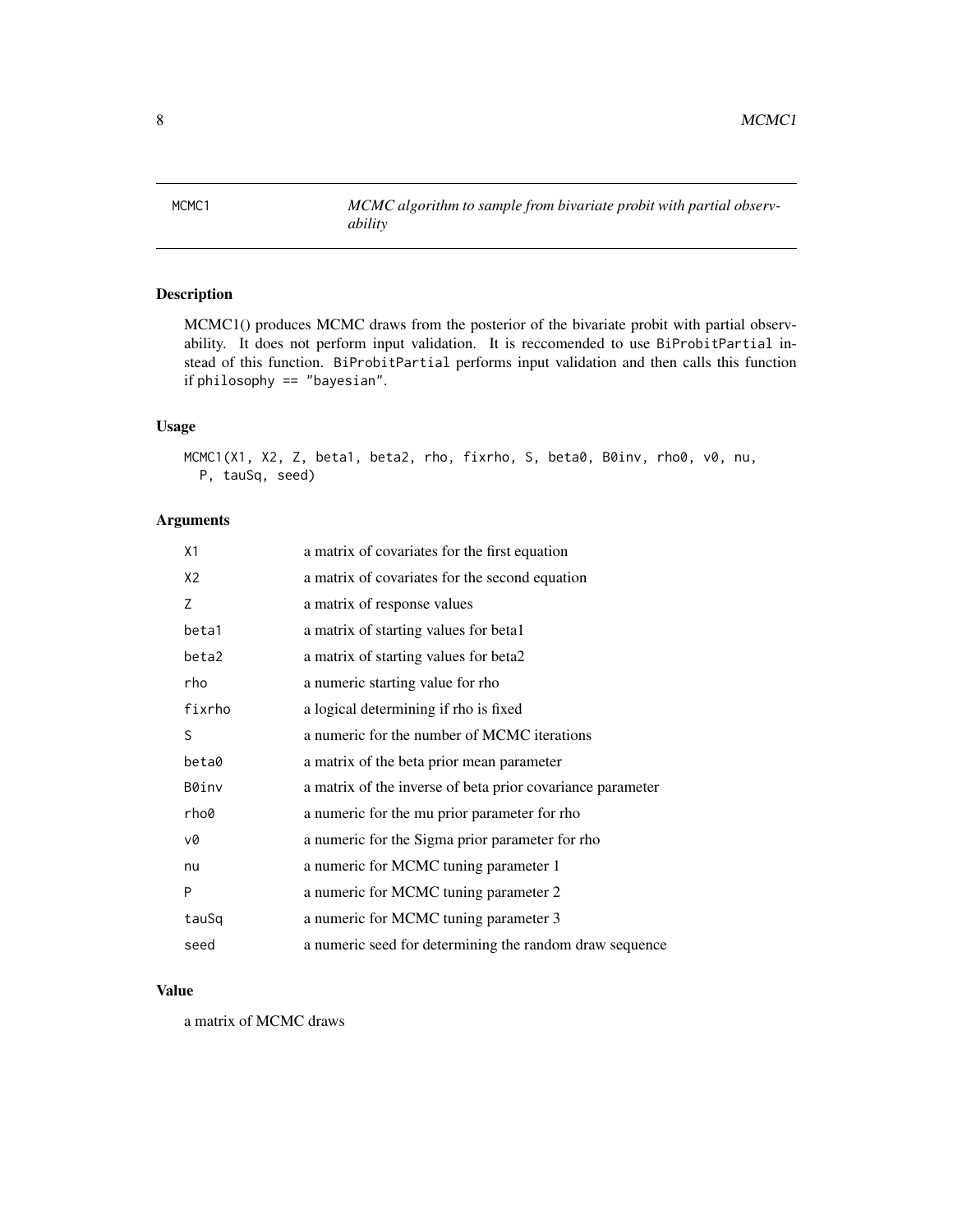<span id="page-8-0"></span>predict.BiProbitPartialb

*predict method for class 'BiProbitPartialb'*

## Description

Note this produces a Bayesian posterior predictive distribution. This accounts for estimation uncertainty. If you desire a simple prediction that does not account for estimation uncertainty then the frequentist philosophy should be used. If nchains is greater than 1 then the chains are combined.

## Usage

```
## S3 method for class 'BiProbitPartialb'
predict(object, newdata, k1, k2,
 mRule = c(0.5, 0.5), jRule = NULL, ...)
```
## Arguments

| object   | a object of class BiProbitPartialb                                                                                                                                                                                                                                                                                                                                                                                                                             |
|----------|----------------------------------------------------------------------------------------------------------------------------------------------------------------------------------------------------------------------------------------------------------------------------------------------------------------------------------------------------------------------------------------------------------------------------------------------------------------|
| newdata  | a matrix of column dimension $k1 + k2$ where the first k1 columns correspond<br>to the predictors of the first equations and the second k2 columns correspond<br>to predictors of the second equation. If intercepts were used they need to be<br>explicitly input.                                                                                                                                                                                            |
| k1       | a numeric declaring the number of covariates (including intercept) in the first<br>equation                                                                                                                                                                                                                                                                                                                                                                    |
| k2       | a numeric declaring the number of covariates (including intercept) in the second<br>equation                                                                                                                                                                                                                                                                                                                                                                   |
| mRule    | a vector of length 1 or 2. This is the marginal decision rule for classifying the<br>outcomes for stages 1 and 2. Stage 1 is classified as 1 if the probability of stage<br>1 being 1 is greater than or equal to mRule[1]. Likewise for stage 2. If length<br>of mRule is 1 then that value is recycled. The values of mRule must be between<br>0 and 1. The default value is mRule = $c(0.5, 0.5)$ .                                                         |
| jRule    | an optional numerical value between 0 and 1. If specified then the observable<br>outcome (both stages being 1) is 1 if the joint probability of both stages being<br>1 is greater than jRule. If jRule is unspecified or set to NULL then the observ-<br>able outcome is the product of the marginal outcomes. The default value is<br>jRule = NULL. Note, if jRule is specified then the observable outcome might<br>not equal the product of stages 1 and 2. |
| $\cdots$ | unused                                                                                                                                                                                                                                                                                                                                                                                                                                                         |

## Value

method predict.bBiProbitPArtial returns a data.frame with columns

linPredict1 Predicted mean of the first stage latent outcome. This is tyically not interesting for a Bayesian analysis.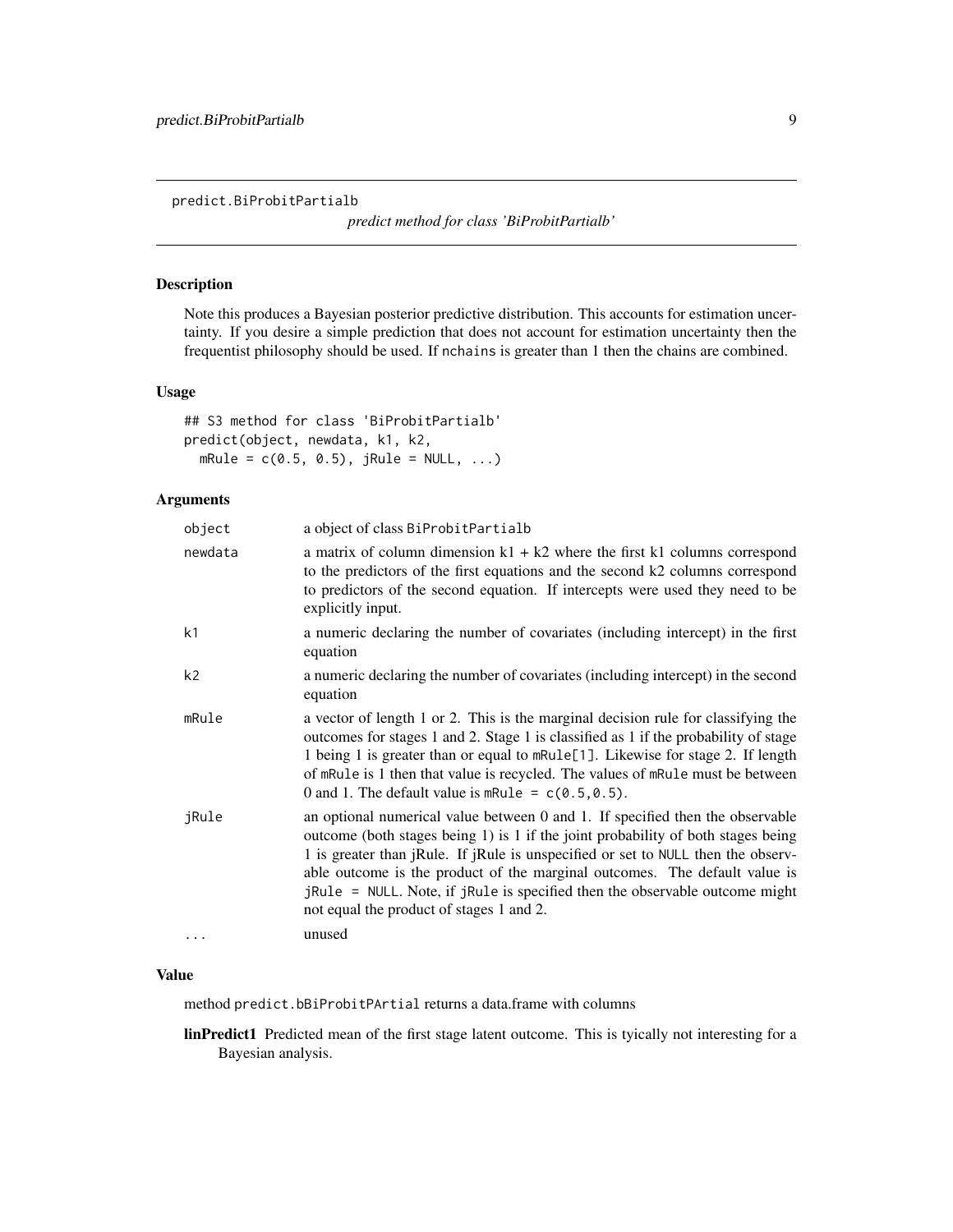- linPredict2 Predicted mean of the second stage latent outcome. This is tyically not interesting for a Bayesian analysis.
- p1. Probability the outcome of the first stage is 1
- p.1 Probability the outcome of the second stage is 1
- p00 Probability the outcome of both stages is 0
- p01 Probability the outcome of the first stage is 0 and the second stage is 1
- p10 Probability the outcome of stage 1 is 1 and stage 2 is 0
- p11 Probability the outcome of both stages are 1

head(cbind(Mroz87\$Z,preds1\$ZHat,preds2\$ZHat),20)

- **yHat1** Classification of the outcome for stage 1. This value is 1 if  $p1 \ge mRule[1]$  and 0 else
- **yHat2** Classification of the outcome for stage 2. This value is 1 if  $p2 \ge mRule[2]$  and 0 else
- **ZHat** Classification of the observable outcome. If jRule is specified then this value is 1 if  $p12 \geq$  jRule and 0 else. If jRule is unspecified then this value is the element-wise product of yHat1 and yHat2.

#### Examples

```
##
# Perform a prediction with the same covariates the model is estimated with
##
data('Mroz87',package = 'sampleSelection')
Mroz87$Z = Mroz87$1fp*(Mroz87$wage >= 5)# Run the frequentist version first to get starting values
f1 = BiProbitPartial(Z \sim educ + age + kids5 + kids618 + nwifeinc | educ + exper + city,
    data = Mroz87, philosophy = "frequentist")
b1 = BiProbitPartial(Z \sim educ + age + kids5 + kids618 + nwifeinc | educ + exper + city,
    data = Mroz87, philosophy = "bayesian",
    control = list(beta = f1$par[1:(length(f1$par)-1)], rho = tail(f1$par,1)))
library(Formula)
eqn = Formula::Formula( ~ educ + age + kids5 + kids618 + nwifeinc | educ + exper + city)
matrix1 = model_matrix(eqn, 1hs = 0, rhs=1, data= Mroz87)matrix2 = model.matrix(eqn, lhs = 0, rhs=2, data= Mroz87)
newdat = cbind(matrix1,matrix2)
preds1 = predict(b1, newdat, k1 = dim(maxrix1)[2], k2 = dim(maxrix2)[2])head(preds1)
preds2 = predict(b1,newdat,k1 = dim(matrix1)[2],k2 = dim(matrix2)[2], jRule = .25)
# Compare predicted outcome with realized outcome
```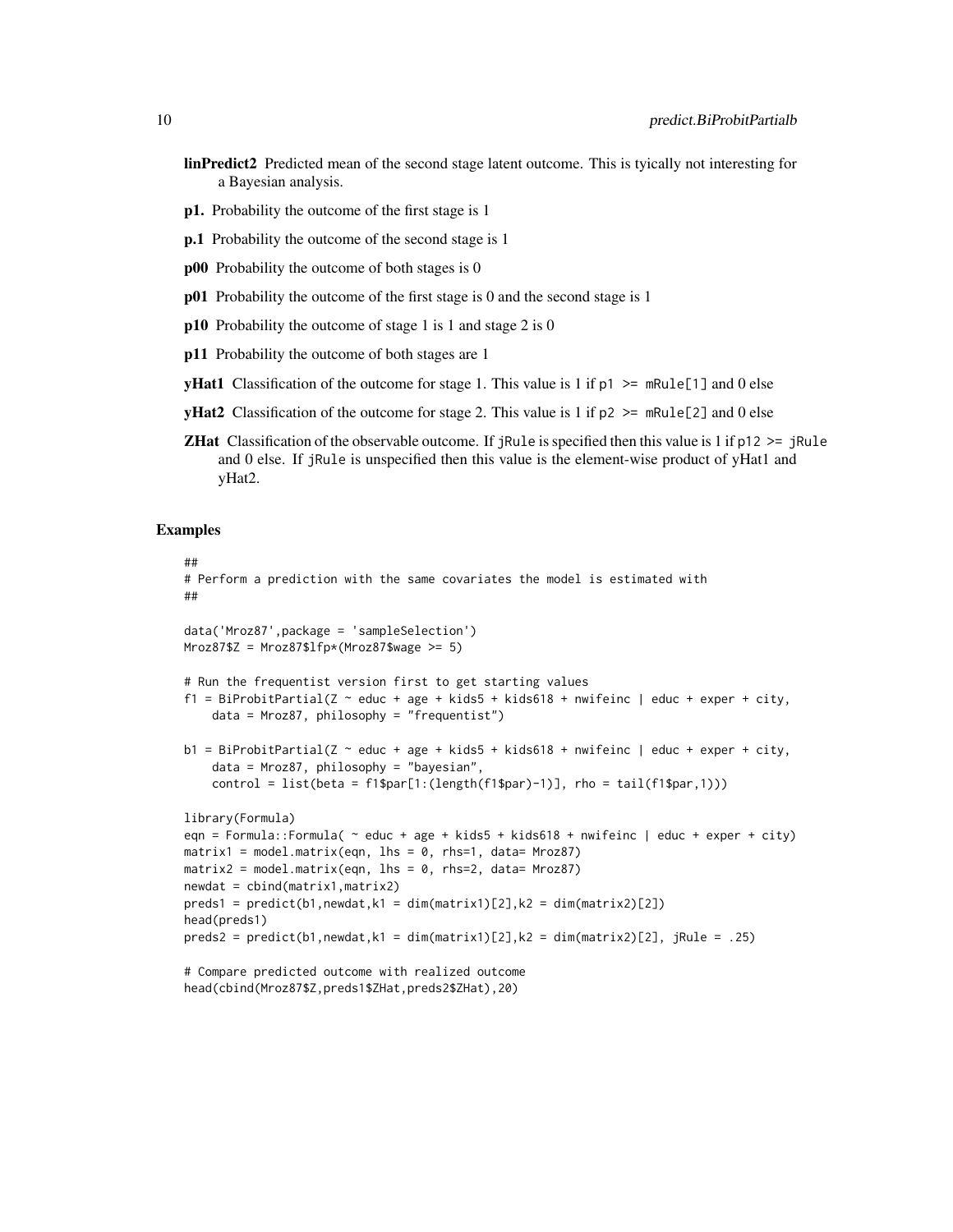<span id="page-10-0"></span>predict.BiProbitPartialf

*predict method for class 'BiProbitPartialf '*

## Description

Note, this is a simple frequentist prediction and does not account for estimation uncertainty. If one wants to account for estimation uncertainty it is reccomended to use the Bayesian philosophy.

#### Usage

```
## S3 method for class 'BiProbitPartialf'
predict(object, newdata, mRule = c(0.5, 0.5),
  jRule = NULL, ...)
```
## Arguments

| object  | a object of class BiProbitPartialf                                                                                                                                                                                                                                                                                                                                                                                                                                       |
|---------|--------------------------------------------------------------------------------------------------------------------------------------------------------------------------------------------------------------------------------------------------------------------------------------------------------------------------------------------------------------------------------------------------------------------------------------------------------------------------|
| newdata | a matrix of column dimension $k1 + k2$ where the first k1 columns correspond<br>to the predictors of the first equations and the second k2 columns correspond<br>to predictors of the second equation. If intercepts were used they need to be<br>explicitly input.                                                                                                                                                                                                      |
| mRule   | a vector of length 1 or 2. This is the marginal decision rule for classifying the<br>outcomes for stages 1 and 2. Stage 1 is classified as 1 if the probability of stage<br>1 being 1 is greater than or equal to mRule[1]. Likewise for stage 2. If length<br>of mRule is 1 then that value is recycled. The values of mRule must be between<br>0 and 1. The default value is mRule = $c(0.5, 0.5)$ .                                                                   |
| jRule   | an optional numerical value between 0 and 1. If specified then the observable<br>outcome (both stages being 1) is 1 if the joint probability of both stages being<br>1 is greater than jRule. If jRule is unspecified or set to NULL then the observ-<br>able outcome is the product of the marginal outcomes. The default value is<br>jRule = NULL. Note, if jRule is specified then the observable outcome might<br>not equal the product of stages 1 and 2.<br>unused |
|         |                                                                                                                                                                                                                                                                                                                                                                                                                                                                          |

## Value

method predict.fBiProbitPArtial returns a data.frame with columns

linPredict1 Predicted mean of the first stage latent outcome

linPredict2 Predicted mean of the second stage latent outcome

- p1. Probability the outcome of the first stage is 1
- p.1 Probability the outcome of the second stage is 1
- p00 Probability the outcome of both stages is 0
- p01 Probability the outcome of the first stage is 0 and the second stage is 1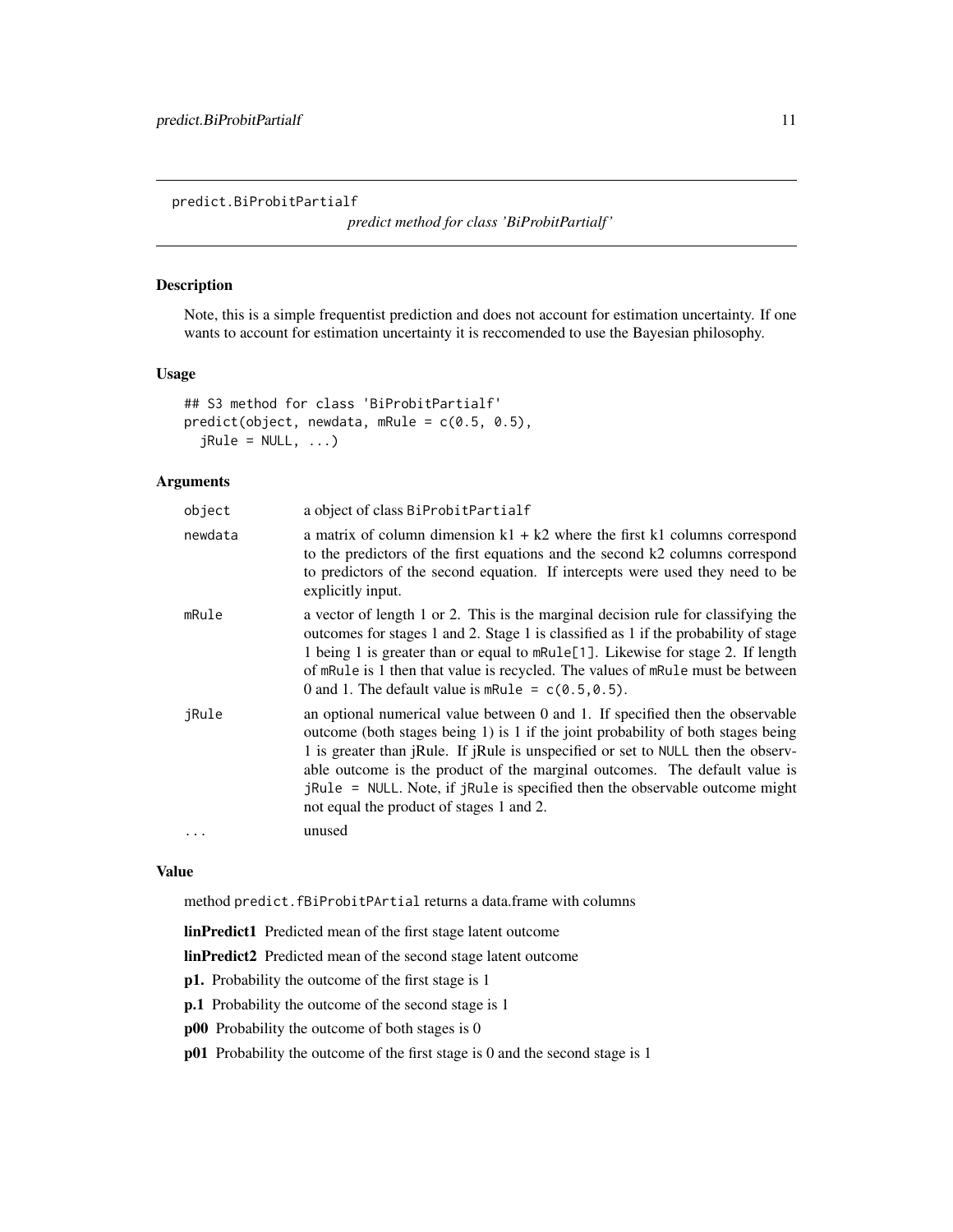- <span id="page-11-0"></span>p10 Probability the outcome of stage 1 is 1 and stage 2 is 0
- p11 Probability the outcome of both stages are 1
- **yHat1** Classification of the outcome for stage 1. This value is 1 if  $p1 \ge mRule[1]$  and 0 else
- **yHat2** Classification of the outcome for stage 2. This value is 1 if  $p2 \ge mRule[2]$  and 0 else
- **ZHat** Classification of the observable outcome. If jRule is specified then this value is 1 if  $p12 \geq$  jRule and 0 else. If jRule is unspecified then this value is the element-wise product of yHat1 and yHat2.

#### Examples

```
##
# Perform a prediction with the same covariates the model is estimated with
##
data('Mroz87',package = 'sampleSelection')
Mroz87$Z = Mroz87$lfp*(Mroz87$wage >= 5)
f1 = BiProbitPartial(Z \sim educ + age + kids5 + kids618 + nwifeinc | educ + exper + city,
     data = Mroz87, philosophy = "frequentist")
library(Formula)
eqn = Formula::Formula(\sim educ + age + kids5 + kids618 + nwifeinc | educ + exper + city)
matrix1 = model_matrix(eqn, 1hs = 0, rhs = 1, data = Mroz87)matrix2 = model.matrix(eqn, lhs = 0, rhs=2, data= Mroz87)
newdat = cbind(matrix1,matrix2)
preds1 = predict(f1,newdat)head(preds1)
preds2 = predict(f1,newdat, jRule = .25)
# Compare predicted outcome with realized outcome
head(cbind(Mroz87$Z,preds1$ZHat,preds2$ZHat),20)
```
SimDat *This is data to be included in my package*

#### Description

Simulated data of 10,000 observations from a multivariate normal distribution. The true coefficients for equation 1 are 0 and 1. The true coefficients for equation 2 are 0 and -1. The true  $\rho$  is 0.

#### Author(s)

Michael Guggisberg <mguggisb@ida.org>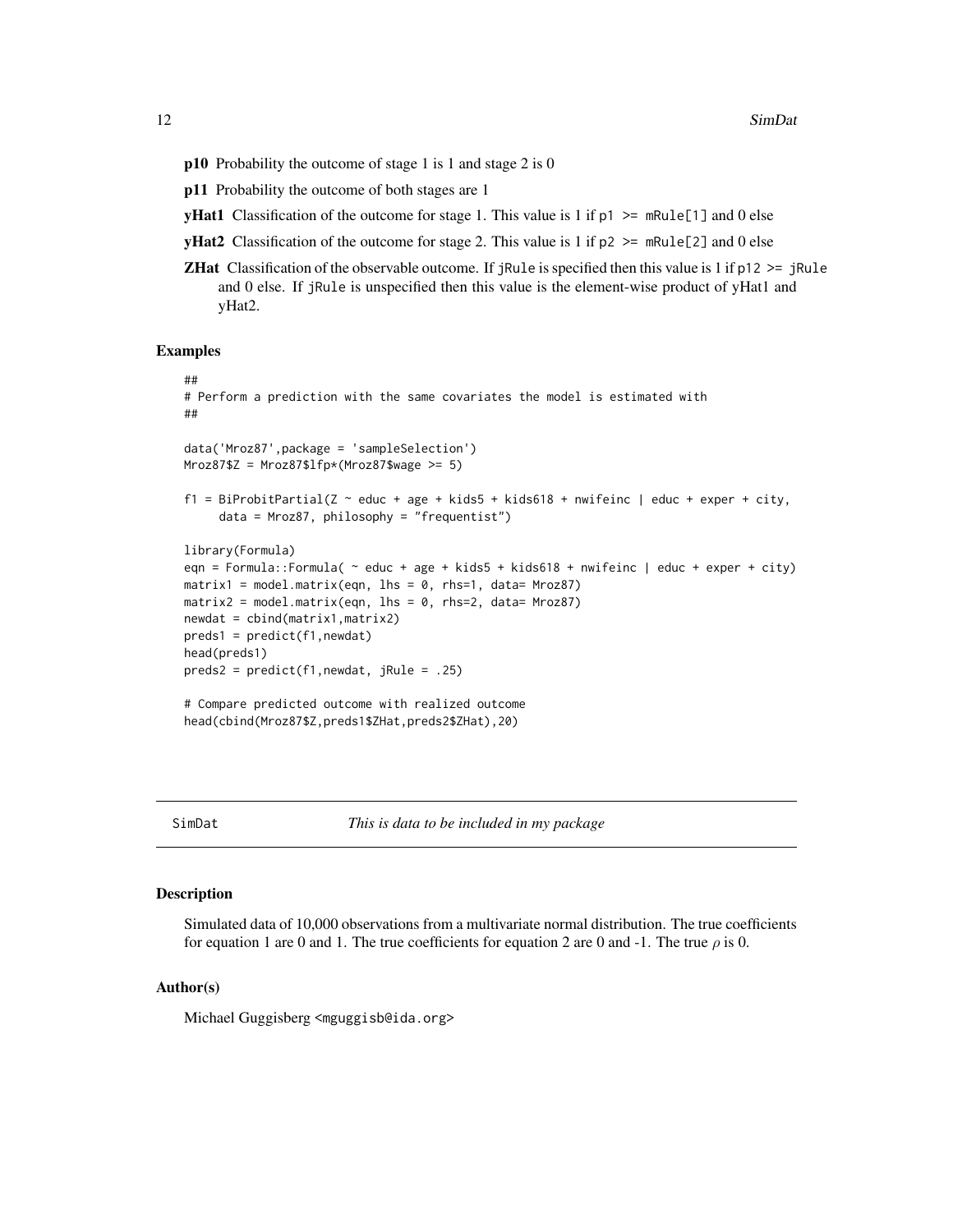<span id="page-12-0"></span>summary.optimrml *Summary method for class 'optimrml'*

## Description

Summary method for class 'optimrml'

## Usage

```
## S3 method for class 'optimrml'
summary(object, ...)
```
## Arguments

| object | Object of class optiment |
|--------|--------------------------|
| .      | unused                   |

## Value

matrix summary of estimates. The columns are

Estimate Maximum likelihood point estimate

- Std. Error Asymptotic standard error estimate of maximum likelihood point estimators using numerical hessian
- z value z value for zero value null hypothesis using asymptotic standard error estimate

Pr(>|z|) P value for a two sided null hyptothesis test using the z value

## Examples

```
data('Mroz87',package = 'sampleSelection')
Mroz87$Z = Mroz87$1fp*(Mroz87$wage >= 5)f1 = BiProbitPartial(Z \sim educ + age + kids5 + kids618 + nwifeinc | educ + exper + city,
     data = Mroz87, philosophy = "frequentist")
summary(f1)
b1 = BiProbability2 - educ + age + kids5 + kids618 + mwfeinc | educ + exper + city,data = Mroz87, philosophy = "bayesian",
    control = list(beta = f1$par[1:(length(f1$par)-1)], rho = tail(f1$par,1)))
summary(b1)
```